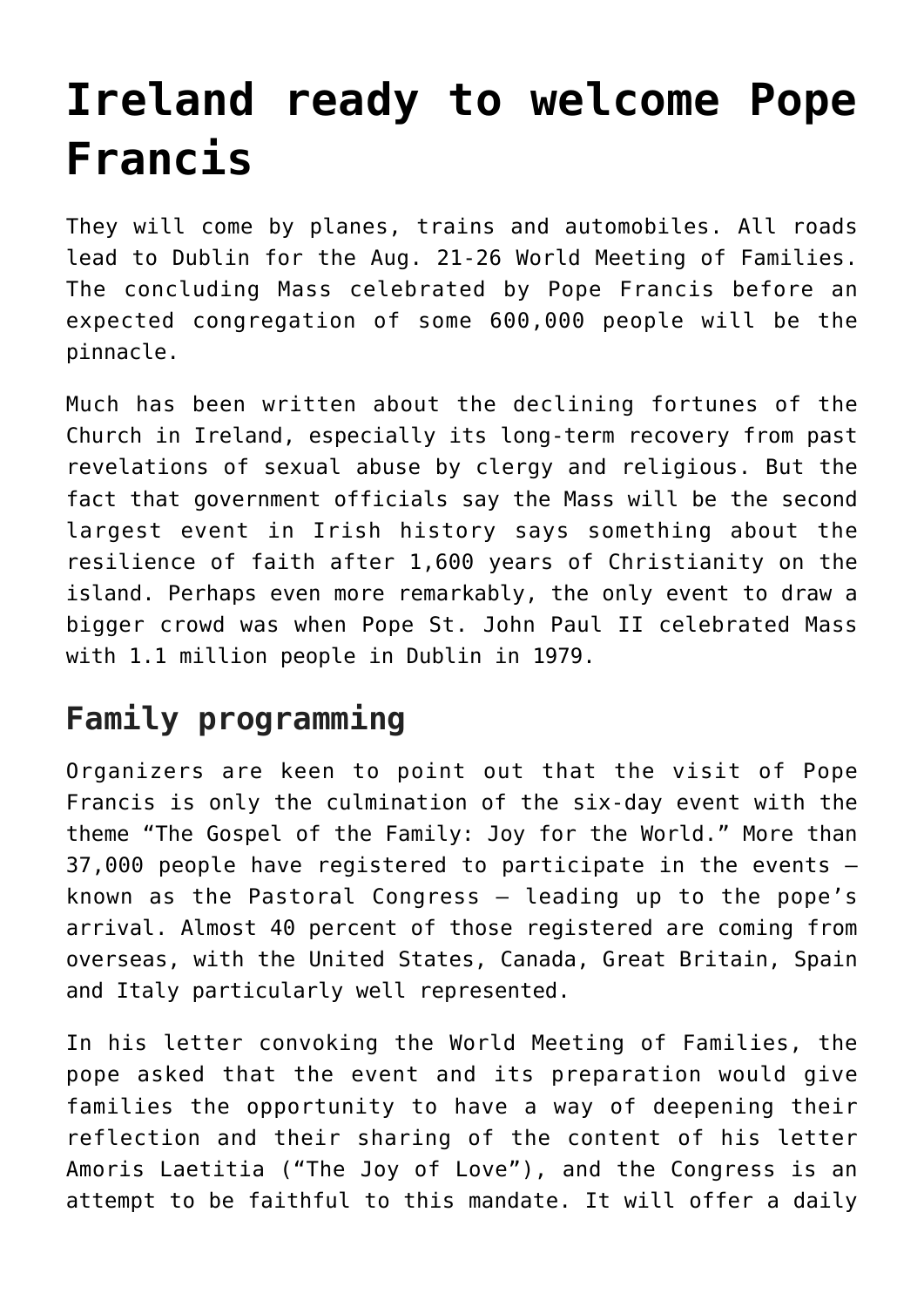program of workshops and discussions, as well as fun and prayerful activities for individuals and families, including a tailored program for children and young people.

According to Brenda Drumm, communications manager for the World Meeting of Families, some 6,000 people under the age of 18 registered to attend. Drumm said that "we can also see that we have a lot of young families."

The World Meeting of Families began in 1994 when John Paul II asked the Vatican to establish an international event of prayer, catechesis and celebration that would draw participants from around the globe and help to strengthen the bonds between families and bear witness to the crucial importance of marriage and the family to all of society.

## **Missionary identity**

So, why Ireland and why now? According to Cardinal Kevin Farrell, the Dublin-born prelate chosen by Pope Francis to head up the Dicastery for Laity, Family and Life, it is no coincidence that the event is coming to the emerald isle.

He was in Dublin on Aug. 6 to look at final preparations. He says the pope has told him that Ireland's missionary history inspired him to choose the country for the gathering.

"Do you know that I have read that Ireland sent missionaries — I even had Irish priests in Buenos Aires — all over the world? They Christianized many parts of Africa, some parts of Latin America, certainly North America," Cardinal Farrell described Pope Francis as saying.

"We need, Pope Francis said, to ensure that they be part of the revolution of promoting once again marriage and family life in our world today," the cardinal continued, describing how the pontiff said the situation in Northern Europe was drastic and that something needed to be done. "That's why he chose Ireland to be the center of the next gathering of the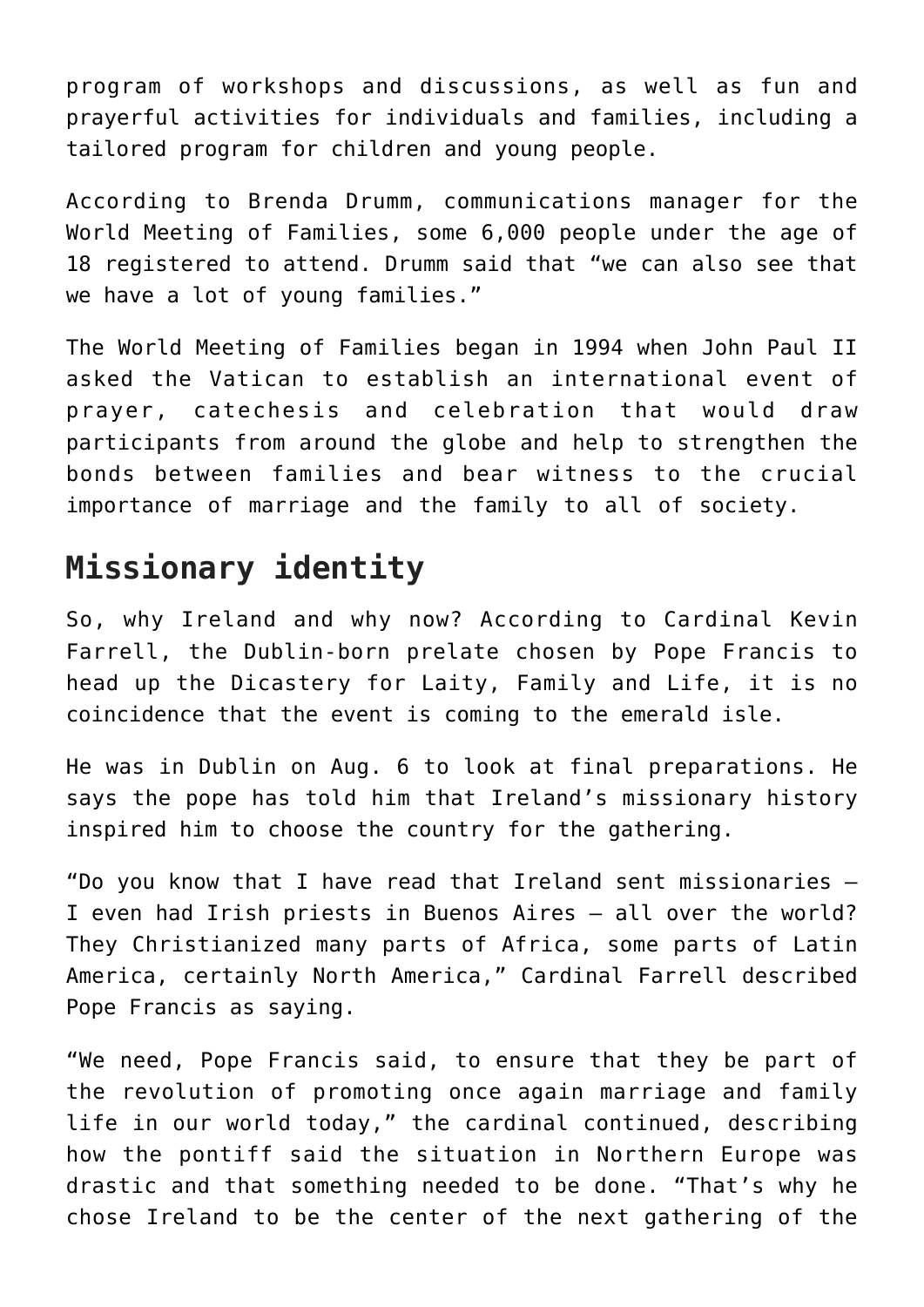families," he added.

The cardinal insists that Pope Francis is under no illusions about how family life in Ireland is changing in line with the rest of Europe. It became the first country in the world to legalize same-sex marriage by way of a popular vote in 2015.

"He understands that — he doesn't think that Ireland is some miracle," Cardinal Farrell said. "Nobody thinks that, but he thinks there's a great spirit in the Irish people of giving of themselves to others, and of taking leadership roles, and I think he would hope that Ireland would solve Ireland's problems first. I think that's the way that you project a positive message: you resolve your own issues." Cardinal Farrell added, "I believe he [Pope Francis] realizes, like everybody realizes, the problems that the whole world is facing, and he realizes the problems that you're faced with."

## **Imperfect families**

Amidst the challenges for the Church, Father Tim Bartlett, secretary general for the World Meeting of Families 2018, said the interest in the event has been extraordinary. "We could've easily doubled the capacity of most of our events," he said. Father Bartlett noted that the Pastoral Congress is at full capacity and that free tickets for the events with Pope Francis were snapped up extremely quickly.

The event has not been without controversy. Earlier drafts of literature circulated to parishes contained images of a samesex couple, which were subsequently removed. Some LGBT Catholics have questioned whether the event is open to them, but Primate of All-Ireland Archbishop Eamon Martin has said such concerns are unnecessary.

"At the World Meeting of Families, this is a gathering of people to whom everyone is welcome. I know the families who are going there would be the last to say that they are perfect